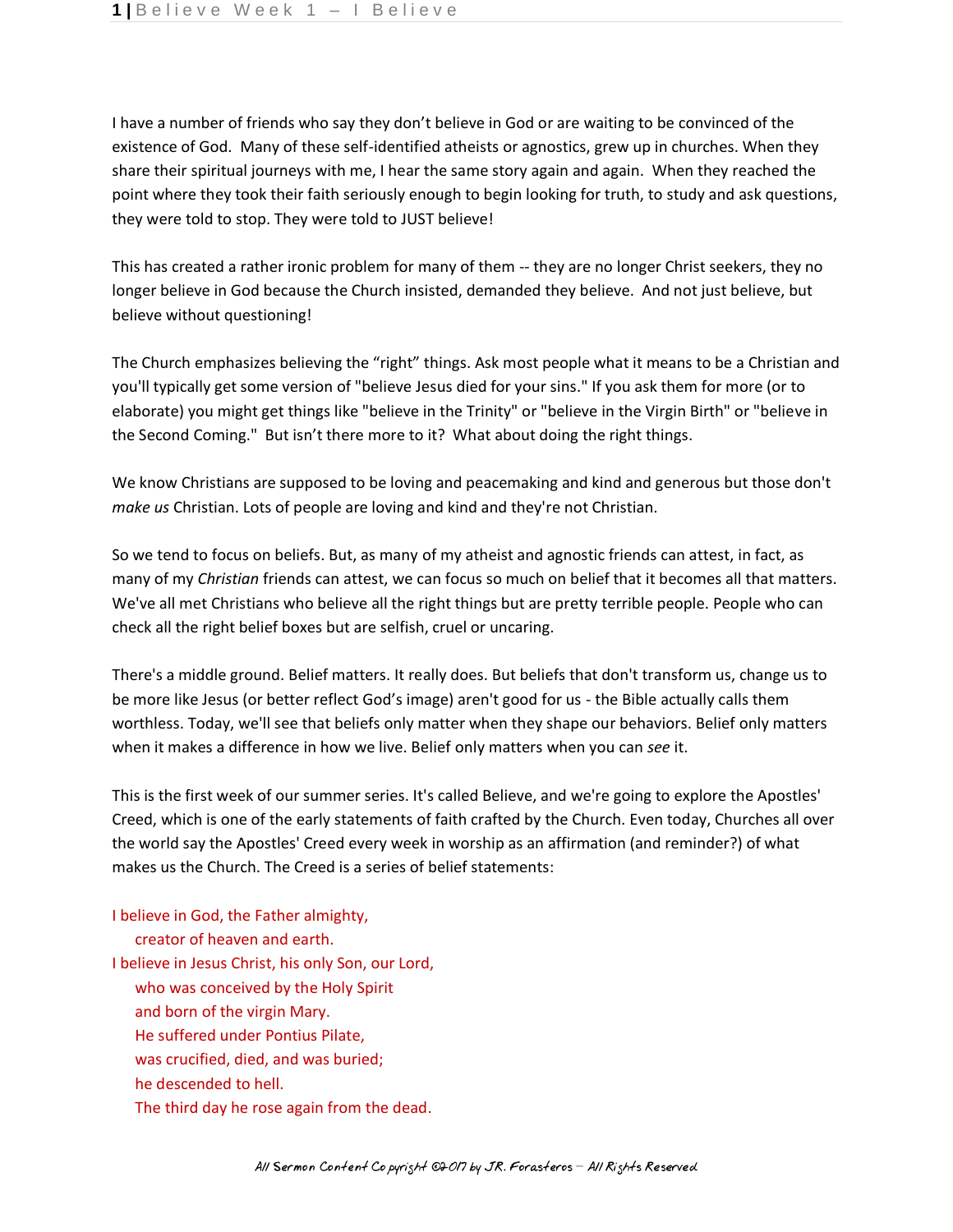He ascended to heaven and is seated at the right hand of God the Father almighty. From there he will come to judge the living and the dead. I believe in the Holy Spirit, the holy catholic church, the communion of saints, the forgiveness of sins, the resurrection of the body, and the life everlasting. Amen.

For some of you in here, hearing the Creed read took you back to some painful places. Maybe you grew up in a Church that said the Creed every week and it was one of those places that told you there wasn't room for your questions. They pointed to the Creed and said, "Just believe!"

For others of us, the Creed smacks of ritual, of brainwashing. Churches tell people just to repeat it each week whether they understand it or not.

If that's where you are, I get it. But we'll see today that the Creed was never meant to silence us. Rather, the Creed was meant to help us learn to live out the life of Jesus in our own lives. The Creed (and others like it) was written in the early days of the Church, when we were still figuring out what books were part of the Bible and exactly what it meant that Jesus is raised from the dead and ascended to the throne of Heaven, proving he is God.

The Creed acts sort of like a charter, explaining who we are as a Church - and not just our Church, Catalyst. The Creed marks out who's part of the universal church (which is what lower-case C 'catholic' means). By affirming the Creed, we stand together with other Christians across denominational lines, around the world and throughout time.

One of the main reasons we struggle with the Creed (and with belief in general) is that we *start* with belief. We treat the Creed as a sort of litmus test. You can't get in unless you believe all this stuff. So there is a Belief police at the door checking everyone's credentials.

And if we're honest, there are parts of the Creed that many of us struggle with or find hard to understand. If Belief is where faith *begins*, then many of us feel disqualified from the start.

This morning we are going to look at a couple of Scriptures that suggest maybe this Belief-first mindset we have isn't sufficient (or enough).

[Scripture Slide 1] Turn with me to James 2. This book was originally a letter or sermon written by Jesus' half-brother James, who was a leader in the early Church. The congregation receiving this message was struggling with relationships -- they weren't sure how they could live, work, or serve God together because they saw themselves as very different from one another. Some were very rich while others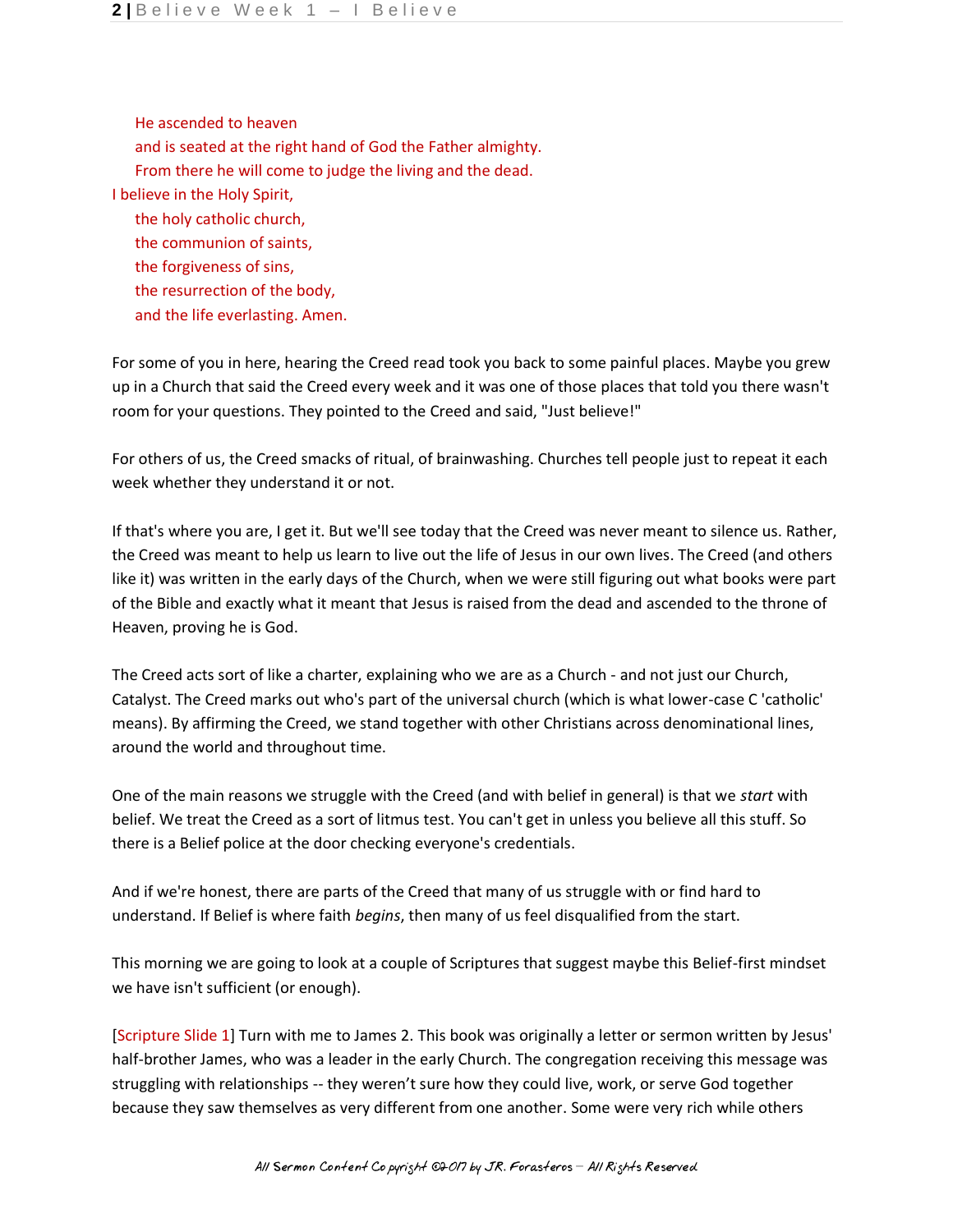were very poor. Rather than treating everyone the same, the church was playing favorites, catering to the wealthy.

In this section of the letter, James is chastising them because their right beliefs aren't accompanied by right behavior. He's taking them to task because he can't *see* the difference their belief makes in their everyday lives. Let's begin in v 14:

What good is it, dear brothers and sisters, if you say you have faith but don't show it by your actions? Can that kind of faith save anyone? Suppose you see a brother or sister who has no food or clothing, and you say, "Good-bye and have a good day; stay warm and eat well"—but then you don't give that person any food or clothing. What good does that do?

So you see, faith by itself isn't enough. Unless it produces good deeds, it is dead and useless.

Now someone may argue, "Some people have faith; others have good deeds." But I say, "How can you show me your faith if you don't have good deeds? I will show you my faith by my good deeds."

You say you have faith, for you believe that there is one God. Good for you! Even the demons believe this, and they tremble in terror. How foolish! Can't you see that faith without good deeds is useless? --James 2:14-20

Faith by itself isn't enough. Without good deeds, without right behavior, it's *dead and useless*. James says we can't separate faith and deeds, belief and behavior. He says the only way to show our beliefs is through our behavior.

In other words, belief only matters if we can *see* it.

And I have to say, I *love* his final argument. He points out that even demons have right beliefs. They understand who God is and how God works better than any of us. So if all you do is believe the right things, if that right belief doesn't produce right behavior in your life, then you're no better off than a demon!

Ouch!

But then again, that explains some church people…

Here's why I find a lot of comfort in James' words: if following Jesus were all about believing the right things, I am pretty sure no one would ever be saved. Who in human history can say they believed all the right things about God? Who can say they fully understand what it means that Jesus became human, was born of a virgin? Who can say they understand perfectly what happened on the Cross, or how the Spirit empowers us in the world today?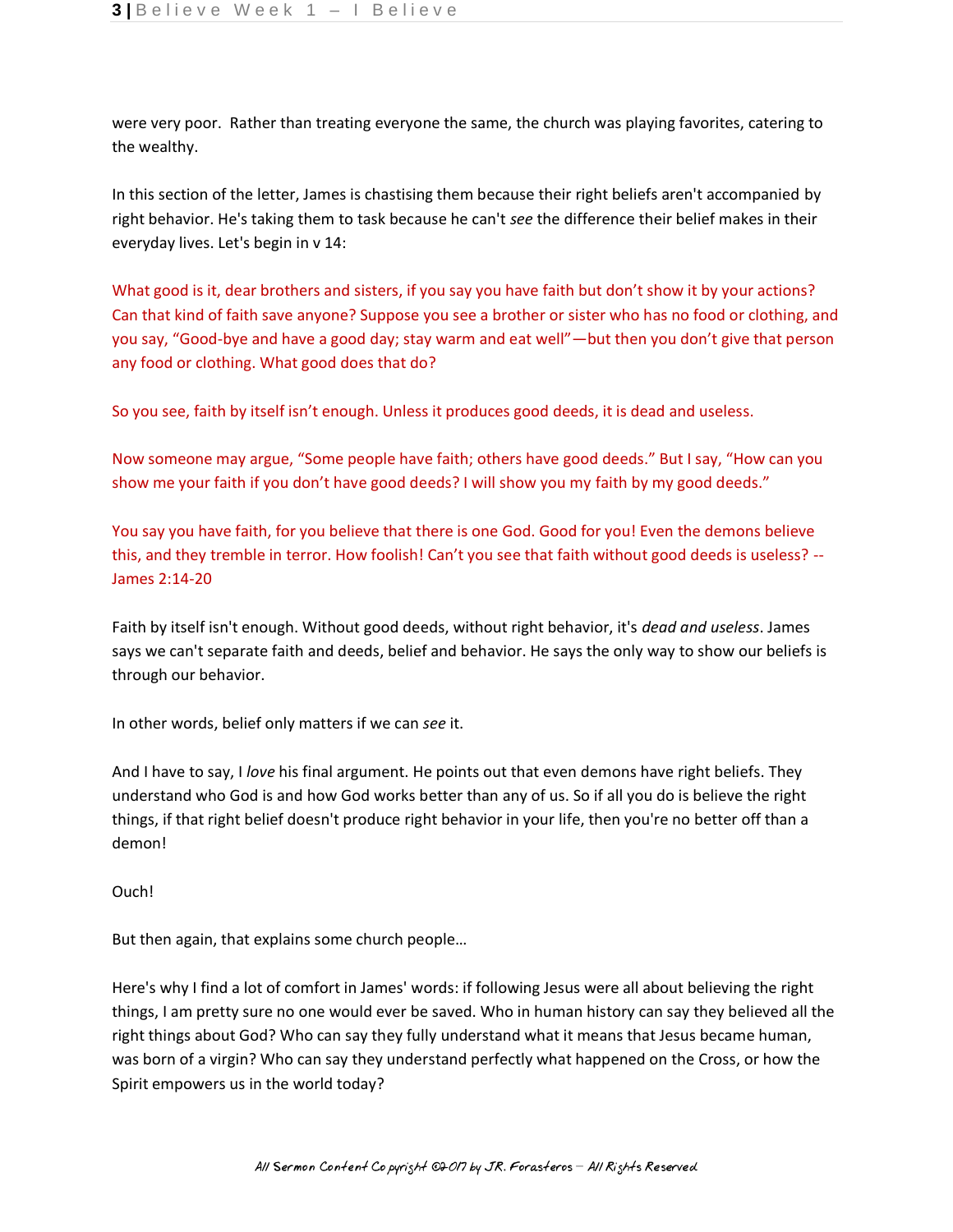Belief is messy. Faith is complicated. And if we had to ace the exam to make it in, none of us would.

So thank God the essence of faith isn't belief.

Of course James doesn't say that belief doesn't matter. But his words hint at a more complex understanding of the relationship between belief and behavior. For James, belief doesn't have to come first - we don't have to have all the right answers to enter into a relationship with God. God will actually *help* us if we simply begin to follow him.

[Scripture Slide 2] Turn over to Mark 9. Jesus has encountered a man whose son is possessed by a demon. Jesus is going to insist to the man that his belief factors into his son's fate. Listen to their conversation about belief:

When the evil spirit saw Jesus, it threw the child into a violent convulsion, and he fell to the ground, writhing and foaming at the mouth.

"How long has this been happening?" Jesus asked the boy's father. He replied, "Since he was a little boy. The spirit often throws him into the fire or into water, trying to kill him. Have mercy on us and help us, if you can."

"What do you mean, 'If I can'?" Jesus asked. "Anything is possible if a person believes."

The father instantly cried out, "I do believe, but help me overcome my unbelief!"

When Jesus saw that the crowd of onlookers was growing, he rebuked the evil spirit. "Listen, you spirit that makes this boy unable to hear and speak," he said. "I command you to come out of this child and never enter him again!"

Then the spirit screamed and threw the boy into another violent convulsion and left him. The boy appeared to be dead. A murmur ran through the crowd as people said, "He's dead." But Jesus took him by the hand and helped him to his feet, and he stood up. -- Mark 9:20-27

Jesus does what Jesus does - he casts the demon out. But it's the father's plea that gives me hope. Jesus tells him all he has to do is believe, and the man says, "I believe! Help my unbelief!"

I believe! Help my unbelief.

He's saying, I'm sort of there, but I need your help to get the rest of the way there. And Jesus helps him.

Belief is ahead of us. We don't have to have perfect beliefs for God to love us, to work in our lives. We don't have to have perfect beliefs to be part of the Church.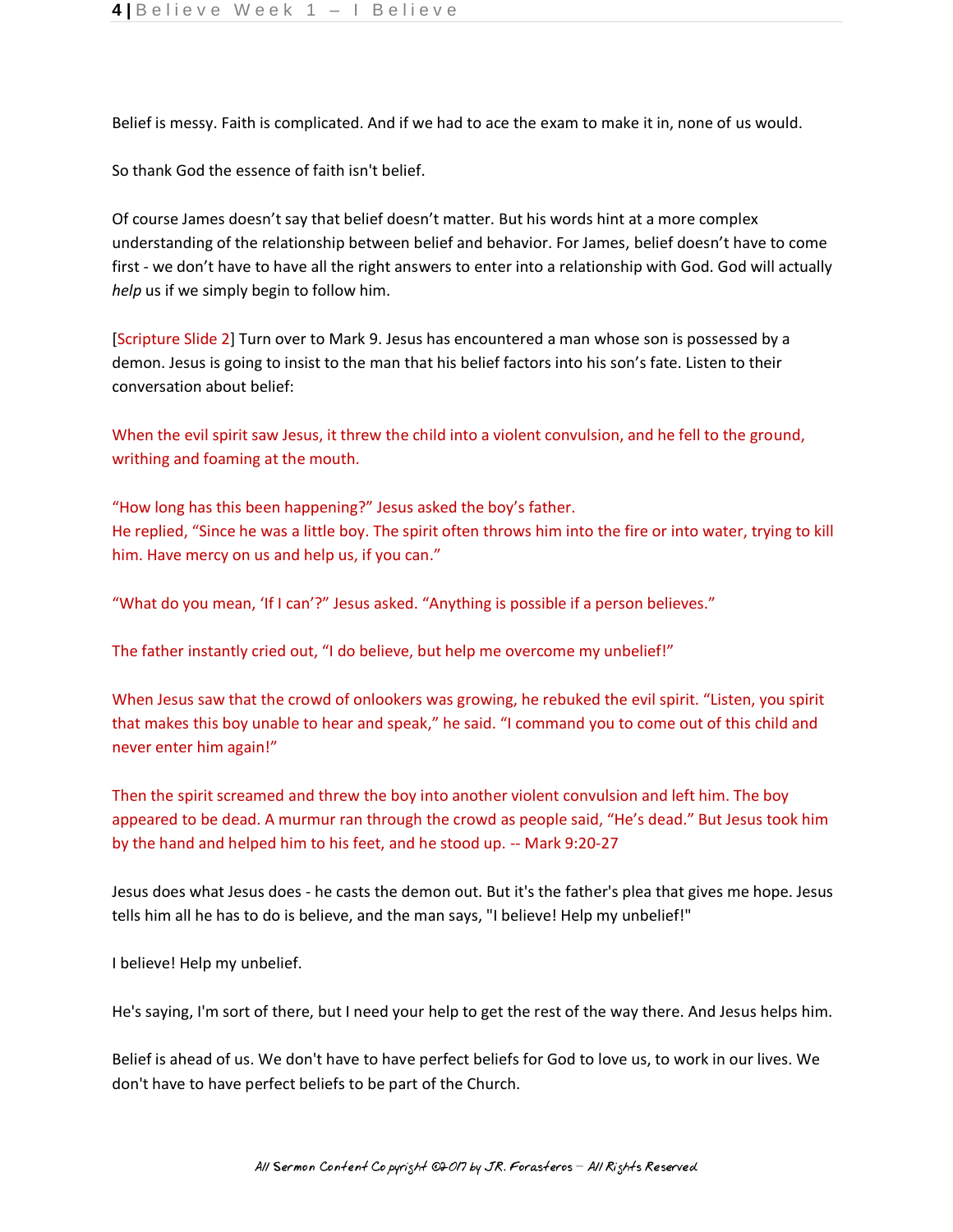The Church has more than enough room for our questions and doubts, because God is walking beside us in our doubts, our questions and our beliefs, helping us to grow and become more complete.

This is why the Church matters too. The best part of this whole belief problem is that we don't do it alone. The Church - not just Catalyst, but the whole church all around the world and throughout time believes *with us*.

When we say the Creed together, we're not outlining entry requirements. We're stating our goal. This is where we're going. This is who we are when we're at our best. And we're a room full of people with doubts and questions and confusion but we believe *together* and even in this we're not alone because God is with us helping us believe.

God is helping us believe not in a way that is dusty, dry and judgmental. God is shaping our beliefs in a way that transforms us, that produces a living, vibrant faith.

So over the summer, we're going to work through the Apostles' Creed. We'll explore how these beliefs shape our behavior. And we'll see why these beliefs are important to who Catalyst is as a church.

As individuals, we bring our beliefs, our doubts, our questions with us to worship. We offer them to God and say, "I believe! Help my unbelief!" And together, we affirm what we believe, where our faith journey is taking us. Most importantly, we celebrate how that belief is transforming us, making us into a people that is more and more and more like Jesus. We celebrate that our beliefs are not dusty and irrelevant barriers to faith, but an invitation from the living God to us to vibrant, flourishing life.

Friends, this journey of faith isn't one I can do on my own. It's not one you can do on your own either. We need each other, to lift us up when we're struggling, to believe with us when we are struggling. And the good news is that God is with us. God is helping us to believe.

## **Communion + Creed**

[Communion Slide] That's why we approach the communion table today. In the midst of our doubts and questions, we act. We follow Jesus to this table he shared with his followers the night before he was killed…

…This table is how God helps us. We approach confessing, "I believe! Help my unbelief!" We receive welcome and transformation. We leave not as individuals, but as the Church, part of God's people, sent into the world as God's ambassadors…

Before we approach the table today, we're going to say the Creed together. The creed is a goal, not our starting point. These are things we want to believe, things that have proven true to Christians over thousands of years, and so we trust that enough to take it seriously and wrestle with it for ourselves.

## I believe in God, the Father almighty,